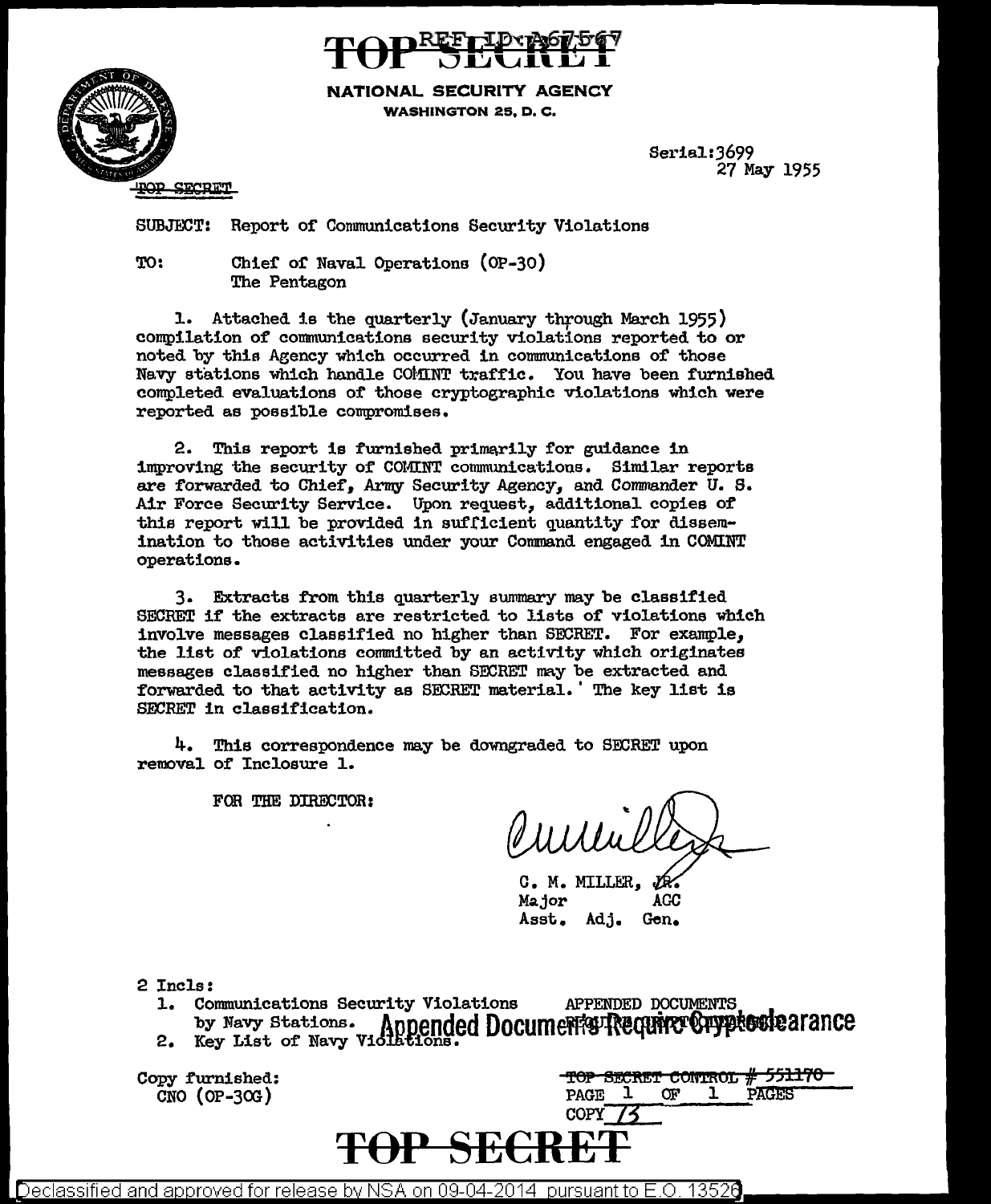## TOPER PASTER

### <del>TÚP SECRET</del>

Serial: 3699 27 May 1955

 $cc:$ NSA Europe NSA United Kingdom NSA Far East NSA Alaska NSA Pacific  $AG$  $c/s$ COMSEC (3)  $S/ASST$ COM PROD  $O6B$  $411$  $413$ 

M/R: This is a compilation of communications security violations committed by Navy COMINT stations during January, February, and March 1955. A similar report will be forwarded to Chief, ASA, and COMDR, USAFSS.<br>  $\frac{1}{2}$ .  $\frac{1}{N}$ .  $\frac{1}{N}$ .  $\frac{1}{N}$ .  $\frac{1}{N}$ .  $\frac{1}{N}$ .  $\frac{1}{N}$ .  $\frac{1}{N}$ .  $\frac{1}{N}$ .  $\frac{1}{N}$ .  $\frac{1}{N}$ .  $\frac{1}{N}$ .  $\frac{1}{N}$ .  $\frac{1}{N}$ .

Appended Documents Require Cryptoclearance

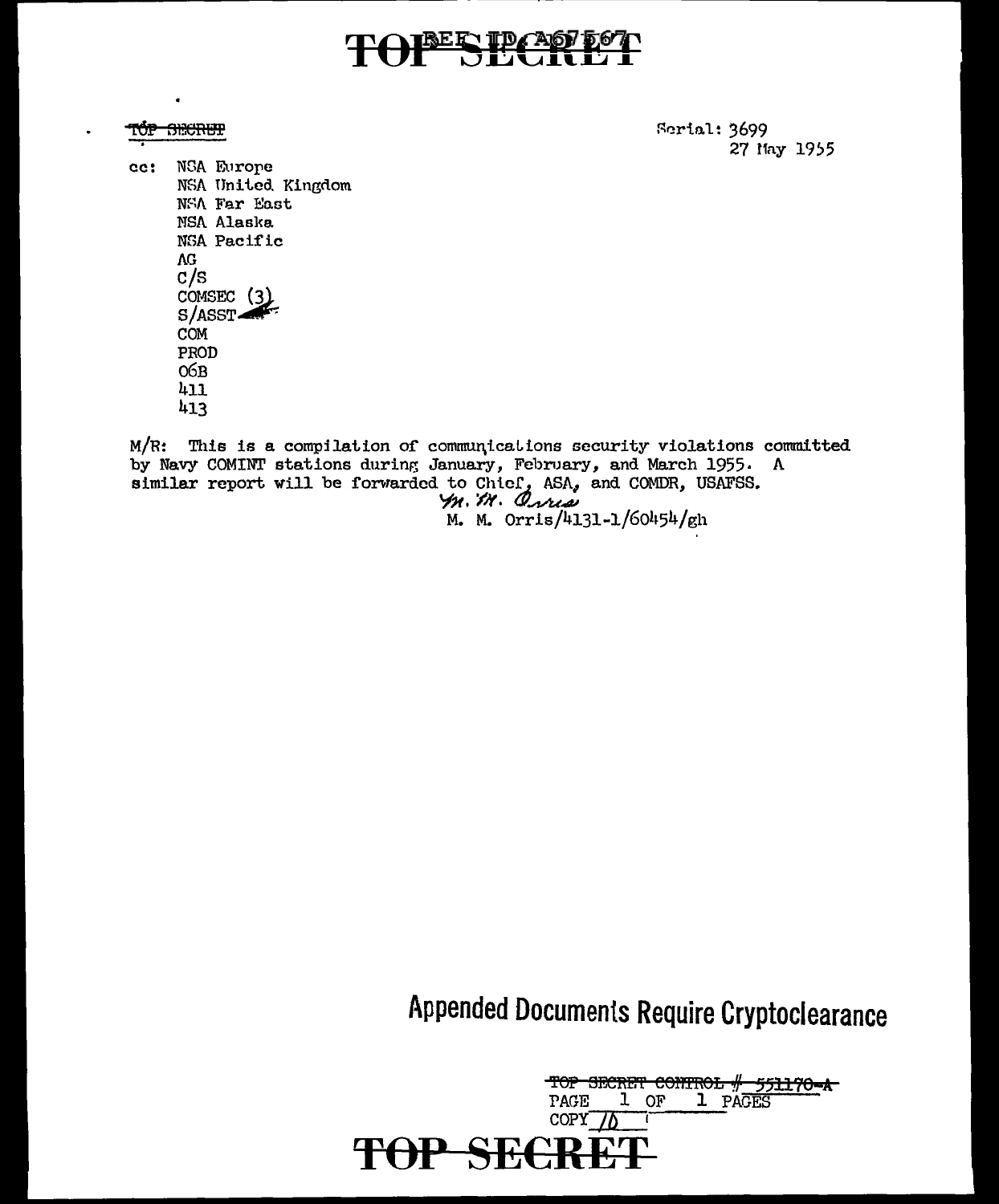# TOFFSECREET

TOP SHORFF

COMMUNICATIONS SECURITY VIOLATIONS 'BX NAVY STATIONS

| DTG                | <b>TRIGRAPH</b>          | KEY NO.        | REMARKS                                          |
|--------------------|--------------------------|----------------|--------------------------------------------------|
|                    |                          | <b>USN-10</b>  |                                                  |
|                    |                          | <b>MARCH</b>   |                                                  |
| 22                 |                          | 8              | Operator in "Text"                               |
|                    |                          | $USN-11$       |                                                  |
|                    |                          | <b>JANUARY</b> |                                                  |
| 1106182<br>221032Z | <b>UZR</b><br><b>WMU</b> | 3d<br>7а       | Broke on BETJI vice BETGI<br>Broke on CC vice DD |
|                    |                          | USN-12         |                                                  |
|                    |                          | <b>JANUARY</b> |                                                  |
| 180900Z            | AJY                      | ı              | Sections 1, 2, and 3 broke on PM                 |
| 2517477            | AVF                      | 3 <sub>b</sub> | rotor arrangement<br>Broke on UTAKY vice VTAKY   |
|                    |                          | MARCH          |                                                  |
| 090350Z            | ANA                      | 3a             | Broke on XSDWI vice XSWDI                        |
| 100203Z            | ATJ                      | $\mathbf{2}$   | Broke using key list assigned to NSA             |
| 100300Z            | <b>ATL</b>               | $\mathbf{2}$   | Broke using key list assigned to NSA             |
| 100415Z            | <b>AUB</b>               | 2              | Broke using key list assigned to NSA             |
|                    |                          | USN-13         |                                                  |
|                    |                          | <b>JANUARY</b> |                                                  |
| 190520Z            | $_{\rm DUP}$             | 4              | Omitted letter in message indicator              |
| 210750Z            | EHC                      |                | Broke on ZXAIA vice ZAXIA                        |
| 2208332            | EFJ                      | 3a<br>6        | Broke using trigraph EJF                         |
|                    |                          | FEBRUARY       |                                                  |
|                    |                          |                |                                                  |
| 131302Z            | <b>BEC</b>               | 3đ             | Broke on MEASL vice MEMSL                        |
| 161818z            | BMR                      | 3d.            | Broke on XEARA vice MGARA                        |
| 210340Z            | BZU                      | 1              | Broke on PM rotor arrangement                    |
|                    |                          |                |                                                  |

|             |    |  | TOP CECRET CONTROL # 551170-B |  |
|-------------|----|--|-------------------------------|--|
| <b>PAGE</b> | OF |  |                               |  |
| COPY        |    |  |                               |  |

INCL l

### **T6P SEERET**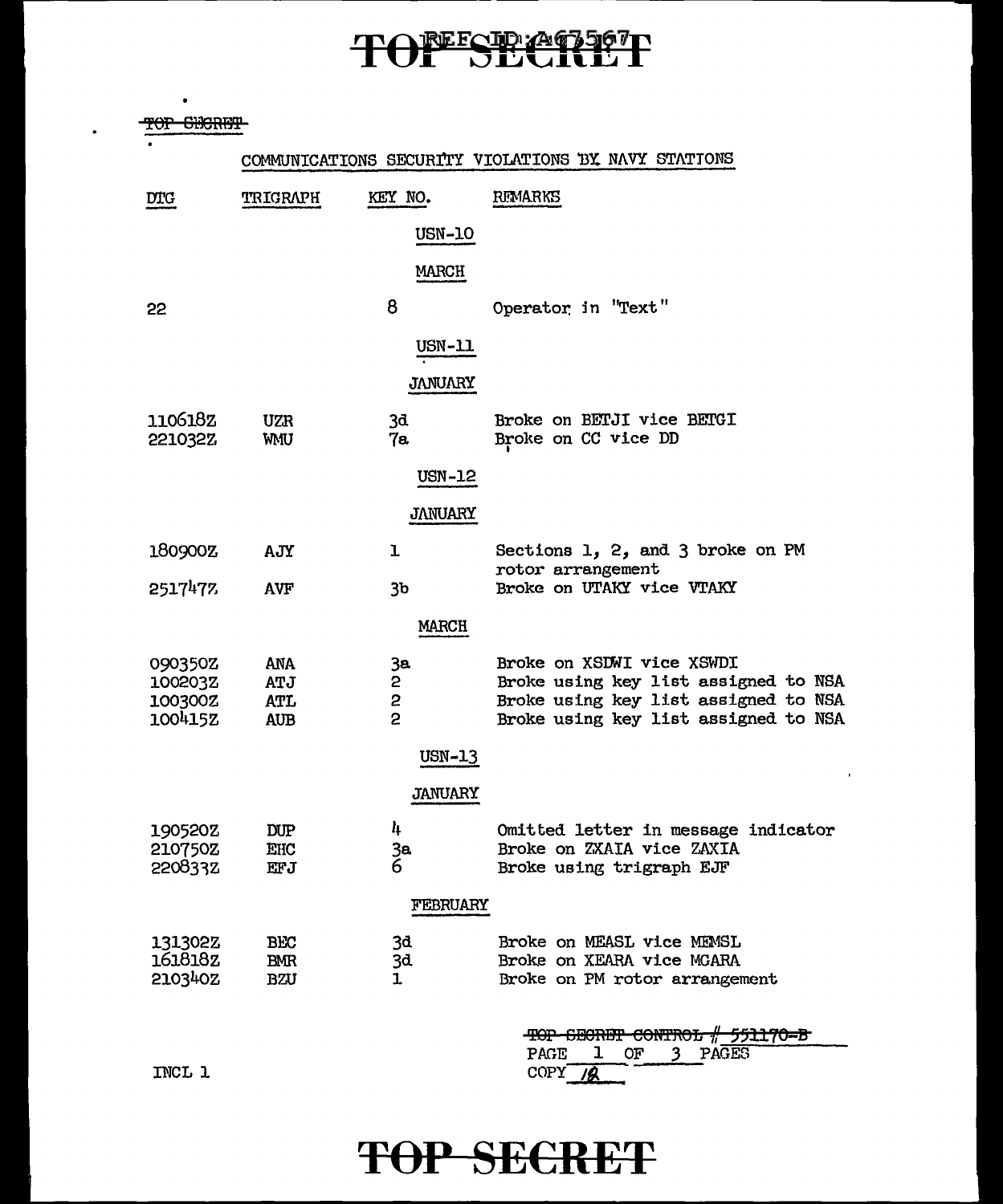# TOPESE A67567

 $\cdot$ 

| ۰                  |                          |                |                                                         |
|--------------------|--------------------------|----------------|---------------------------------------------------------|
|                    |                          |                |                                                         |
|                    | VIOLATIONS (Cont d)      |                |                                                         |
| <b>DTG</b>         | TRIGRAPH                 | KEY NO.        | REMARKS                                                 |
|                    |                          |                | $USN-13$ (cont'd)                                       |
|                    |                          | MARCH          |                                                         |
| 101910Z<br>1808467 | <b>BCB</b><br><b>BZN</b> | 3d<br>3d       | Broke on YFFWQ vice YWFFD<br>Broke on 'XKCYI vice XKCYE |
|                    |                          | <b>USN-14</b>  |                                                         |
|                    |                          | <b>JANUARY</b> |                                                         |
| 181530Z            | <b>BNN</b>               | 1              | Broke on AM rotor arrangement                           |
|                    |                          | MARCH          |                                                         |
| 1517052            |                          | 5              | "UEJZL"                                                 |
|                    |                          | <b>USN-15</b>  |                                                         |
|                    |                          | <b>JANUARY</b> |                                                         |
| 111608Z            | <b>ACD</b>               | 1              | Broke on AM rotor arrangement                           |
|                    |                          | <b>USN-19</b>  |                                                         |
|                    |                          | <b>JANUARY</b> |                                                         |
| 1116152            | AJL                      | 3d             | Broke on RHMNN vice RPMNN                               |
|                    |                          | FEBRUARY       |                                                         |
| 181930Z            | <b>EDZ</b>               | 3d             | Broke on BRSHV vice RBSHV                               |
|                    |                          | <b>USN-20</b>  |                                                         |
|                    |                          | JANUARY        |                                                         |
| 110405Z            | AJT                      | 3d             | Broke on JRAFF vice JRYFF                               |
|                    |                          | <b>MARCH</b>   |                                                         |
| 291917Z            | <b>AUN</b>               | 4              | Omitted letter in message indicator                     |
|                    |                          |                | TOP SECRET CONTROL # 551170-B                           |
| INCL 1             |                          | S              | $2$ OF<br>PAGE<br>3 PAGES<br>COPY                       |

# **TOP SECRET**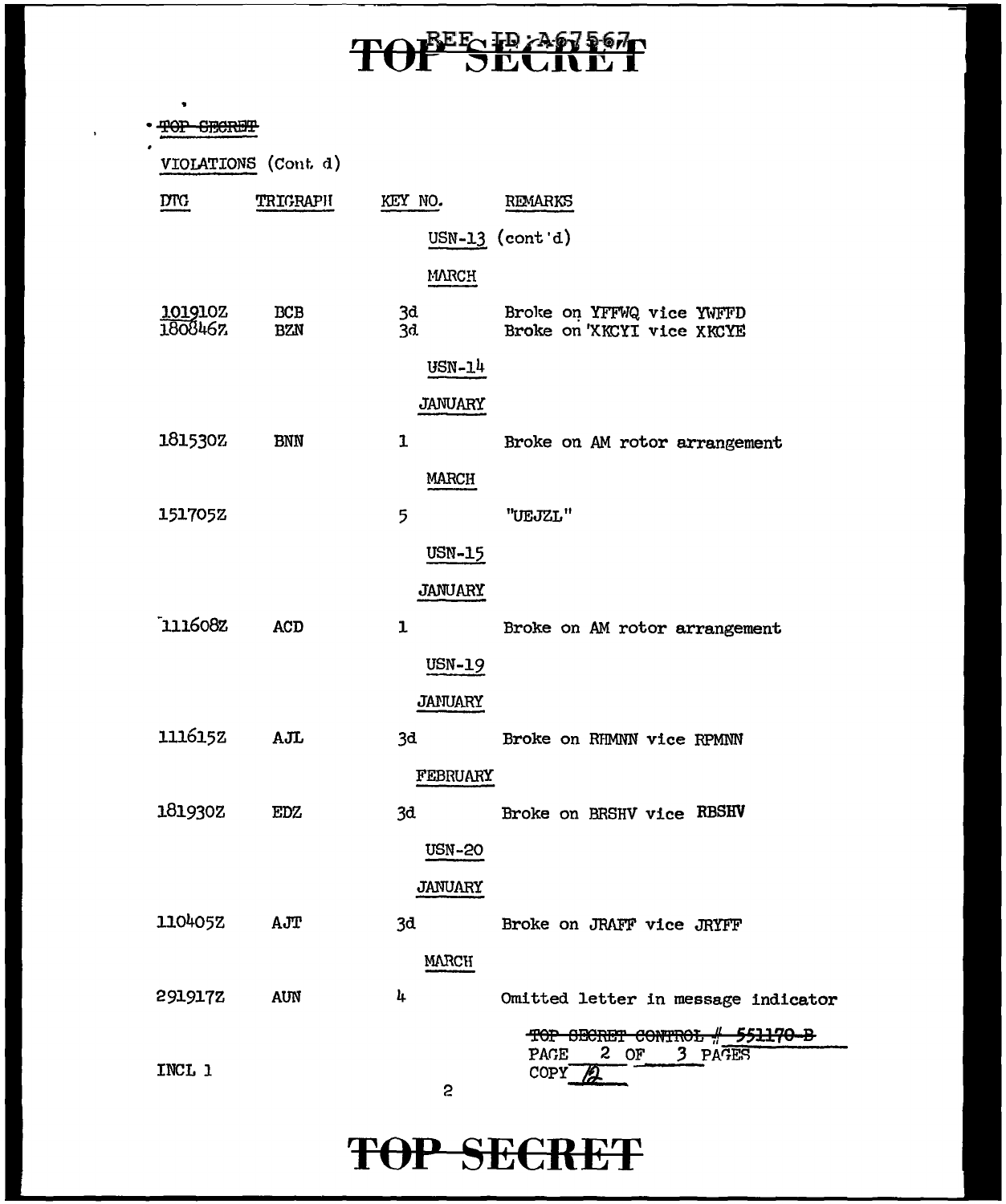# TOP BROTOLT

 $\bullet$ 

|                | VIOLATIONS (Cont'd) |                 |                                             |
|----------------|---------------------|-----------------|---------------------------------------------|
| <b>DTG</b>     | <b>TRIGRAPH</b>     | KEY NO.         | <b>REMARKS</b>                              |
|                |                     | <b>USN-27</b>   |                                             |
|                |                     | <b>JANUARY</b>  |                                             |
| 100838z        | CQN                 | ı               | Broke on AM rotor arrangement<br>for 11 Jan |
| 181854Z        | EGK                 | 3c              | Broke on DGUYY vice DBUYY                   |
|                |                     | FEBRUARY        |                                             |
| <b>201212Z</b> | <b>DLT</b>          | ı               | Broke on AM rotor arrangement               |
|                |                     | USN-39          |                                             |
|                |                     | <b>JANUARY</b>  |                                             |
| 16             |                     | 8               | Keyboard operation                          |
| 16             |                     | 8               | Keyboard operation                          |
|                |                     | <b>MARCH</b>    |                                             |
| 040802Z        | <b>APS</b>          | 7а              | Broke on BB vice AA                         |
|                |                     | <b>USN-40</b>   |                                             |
|                |                     | <b>JANUARY</b>  |                                             |
| 1421532        |                     | 8               | Operator thought he was on room<br>circuit  |
|                |                     | <b>FEBRUARY</b> |                                             |
| 150003Z        | <b>AGN</b>          | 2<br>2          | Broke using keylist assigned to NSA         |
| 150017Z        | AGP                 |                 | Broke using keylist assigned to NSA         |
|                |                     | <b>MARCH</b>    |                                             |
| 100010Z        | <b>AEG</b>          | 3d              | Broke on CKSZT vice CKSZH                   |

# **TOP SECRET**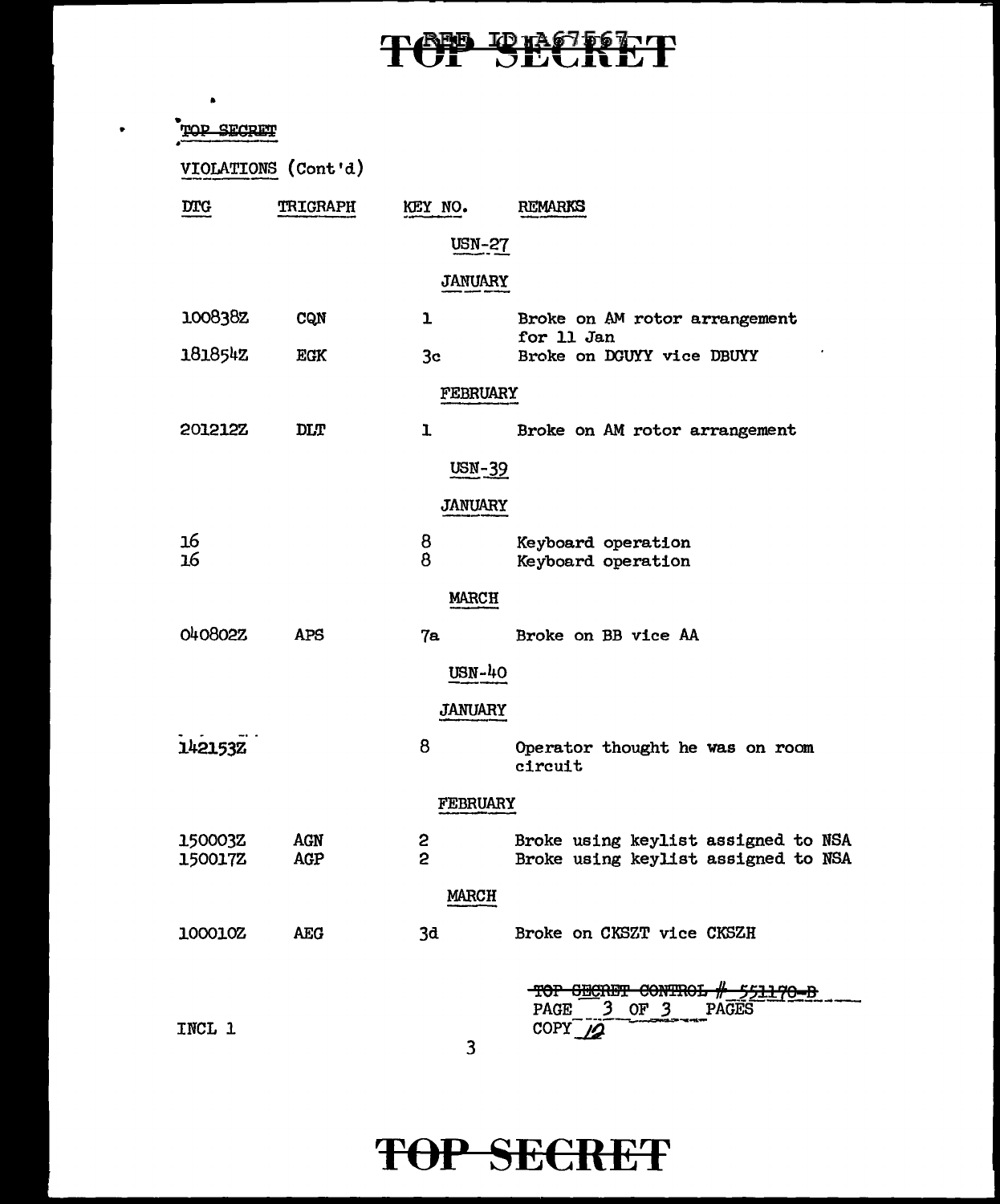**CHORET** 

.. . •

#### KEY LIST OF NAVY VIOLATIONS

#### January, February, & March, 1955

#### ROTOR ARRANGEMENT

- 1. Use of a rotor arrangement for an inappropriate cryptoperiod, day or month. (Reference AFSAG 1262, para  $5006a(1)$ )
- 2. Use of a rotor arrangement from a key list assigned to another station. (Reference AFSAG 1262, para 5003b)

#### ROTOR ALIGNMENT AND MESSAGE INDICATOR

- 3. Discrepancy between the message rotor alignment resulting from decipherment of the message indicator and the message rotor alignment actually required to decipher the message, although the latter was correctly derived. The discrepancy involves (a) transposition of letters, (b) substitution *of* a letter alphabetically adjacent to the correct letter, (c) substitution of a phonetically similar letter, or (d) errors in encipherment.
- 4. Omission or addition of one or more letters to the message indicator.
- 5. The message rotor alignment was transmitted in the clear. (Reference AFSAG 1231B, para  $6004a(2)$ )

#### KEY GROUP

6. The trigraphic key-group indicator in the message indicator did not correspond to the key group actually used for encipherment. Reuse of a key group was not involved. (Reference AFSAG 1262, para 5004b)

#### MACHINE DESIGNATOR AND MULTISWITCH SETTING

7. The machine designator in the message indicator did not correspond to the multiswitch setting used for encipherment. The messages were {a) correctly enciphered or (b) incorrectly enciphered. (Reference AFSAG 1262, para  $6002a(1)$ )

#### ADDITIONAL VIOLATIONS

**SECRET** 

8. Transmission in the clear of classified information.

INCL 2 CRYPTOCLEARANCE REQUIRED